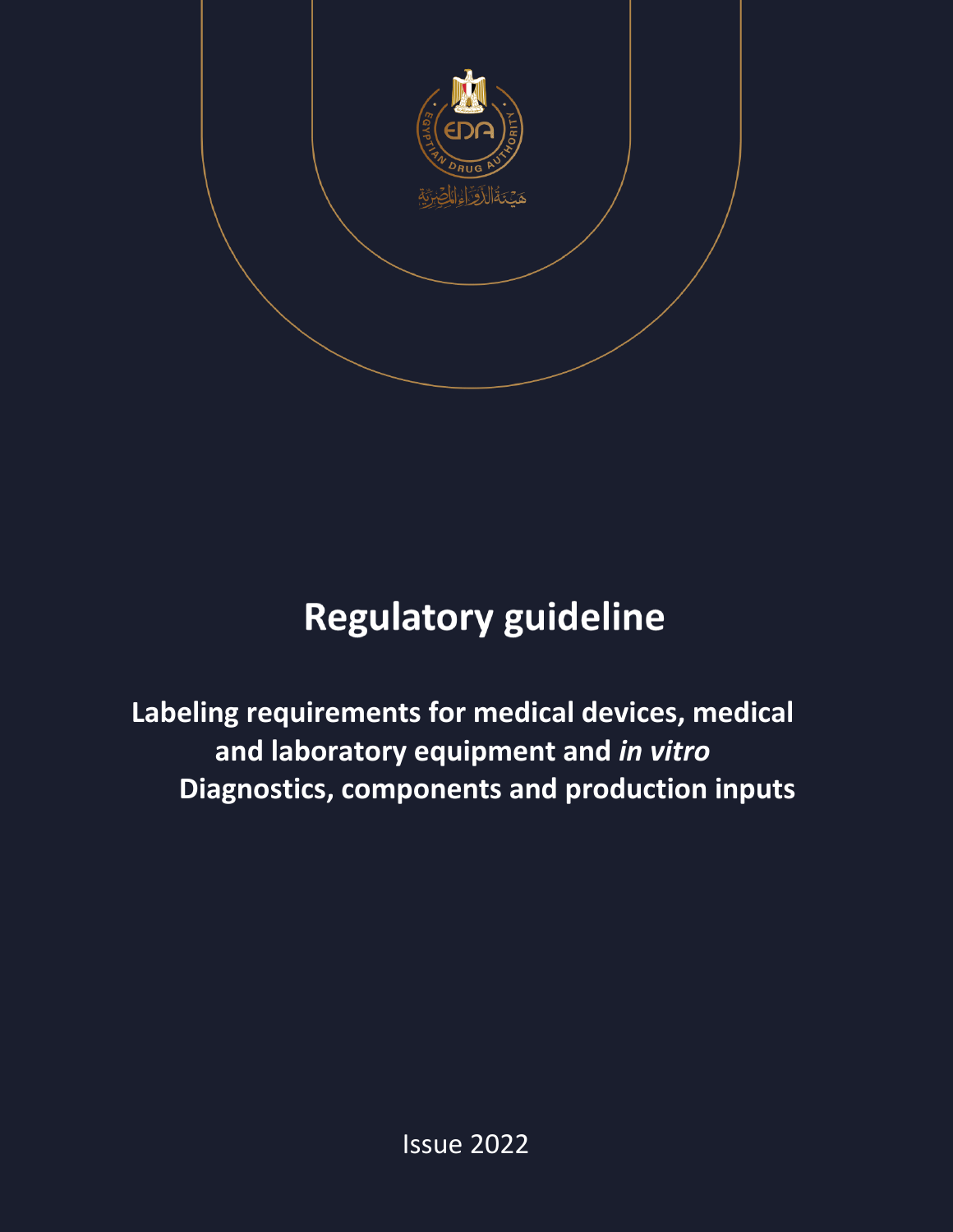

## **Content**

| $\mathbf{1}$   | Introduction                                                                                                                             | $\overline{2}$ |
|----------------|------------------------------------------------------------------------------------------------------------------------------------------|----------------|
| $\overline{2}$ | <b>Definitions</b>                                                                                                                       | $\overline{2}$ |
| 3              | <b>Related guidelines</b>                                                                                                                | 3              |
| 4              | Label requirements for medical devices, medical and laboratory equipment                                                                 | 4              |
| 5              | Label requirements for components and production inputs of medical devices, medical<br>and laboratory equipment and In Vitro Diagnostics | 5              |
| 6              | <b>General requirements</b>                                                                                                              | 5              |
| $\overline{7}$ | <b>References</b>                                                                                                                        | 6              |
| 8              | glossary                                                                                                                                 | 6              |

**نسخة مترجمة من اللغة العربية ، و في حالة إختالف اللغة العربية عن اللغة اإلنجليزية، يكون النص المحرر باللغة العربية واجب النفاذ**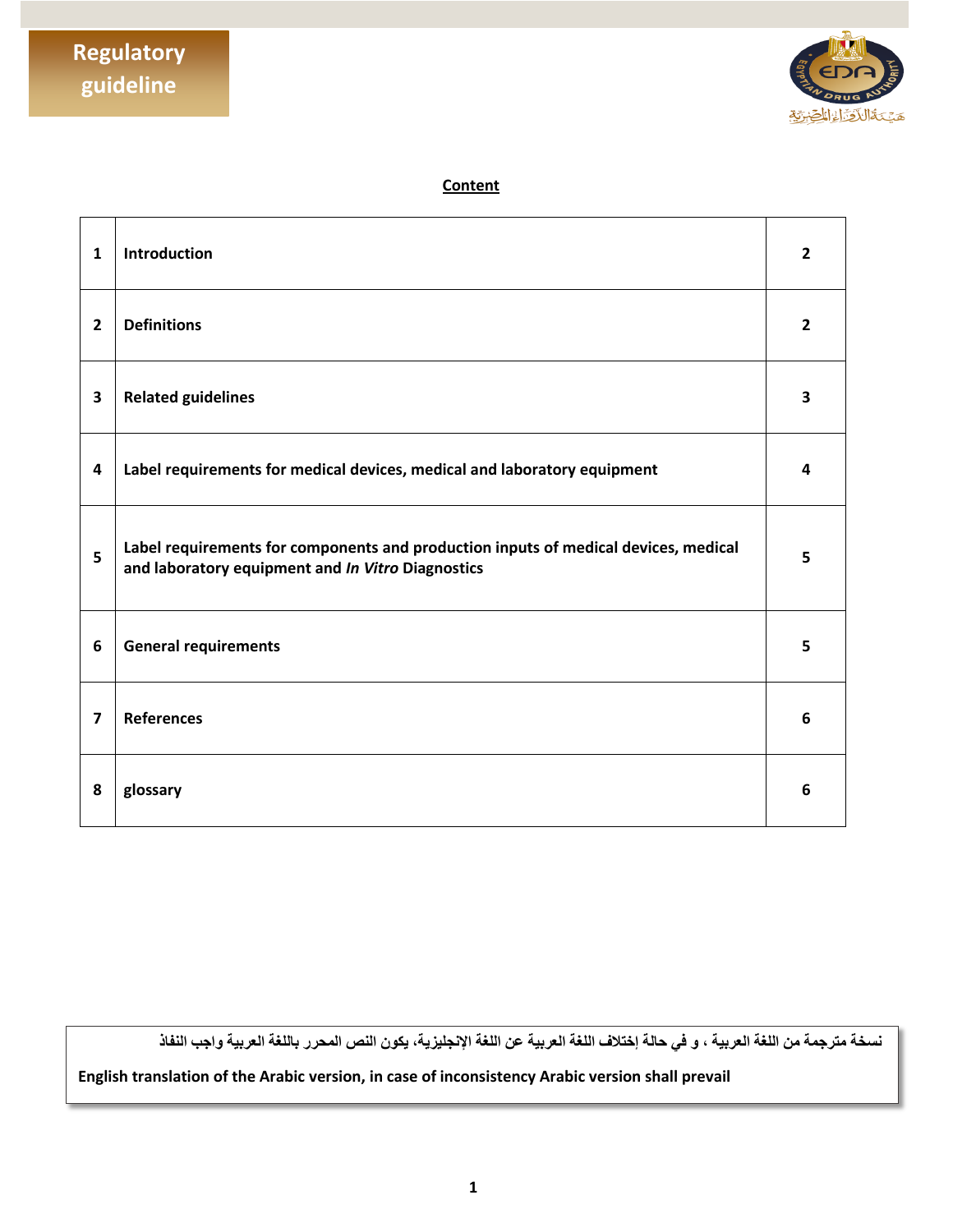

#### **1- Introduction:**

This guide is concerned with the minimum requirements that must be available on the labels of medical devices, medical and laboratory equipment, *In Vitro* diagnostics for the purpose of circulation within the Arab Republic of Egypt, and production components and inputs for the purpose of production.

## **2- Definitions:**

- **Medical device:** any instrument, apparatus, appliance, software, implant, reagent, material or other article intended by the manufacturer to be used, alone or in combination, for human beings for one or more of the following specific medical purposes:
- Diagnosis, prevention, monitoring, prediction, prognosis, treatment or alleviation of disease,
- Diagnosis, monitoring, treatment, alleviation of, or compensation for, an injury or disability,

— Investigation, replacement or modification of the anatomy or of a physiological or pathological process or state,

— providing information by means of *In Vitro* examination of specimens derived from the human body, including organ, blood and tissue donations,

and which does not achieve its principal intended action by pharmacological, immunological or metabolic means, in or on the human body, but which may be assisted in its function by such means.

- *In Vitro* **diagnostic medical device:** any medical device which is a reagent, reagent product, calibrator, control material, kit, instrument, apparatus, equipment, or system, whether used alone or in combination, intended by the manufacturer to be used in vitro for the examination of specimens, including blood and tissue donations, derived from the human body, solely or principally for the purpose of providing details
	- Concerning a physiological or pathological state, or
	- Concerning a congenital abnormality, or
	- To determine the safety and compatibility with potential recipients, or
	- To monitor therapeutic measures.

Specimen receptacles are considered to be *in vitro* diagnostic medical devices. 'Specimen receptacles are those devices, whether vacuum-type or not, specifically intended by their manufacturers for the primary containment and preservation of specimens derived from the human body for the purpose of *in vitro* diagnostic examination.

Products for general laboratory use are not *in vitro* diagnostic medical devices unless such products, in view of their characteristics, are specifically intended by their manufacturer to be used for *in vitro* diagnostic examination.

**نسخة مترجمة من اللغة العربية ، و في حالة إختالف اللغة العربية عن اللغة اإلنجليزية، يكون النص المحرر باللغة العربية واجب النفاذ**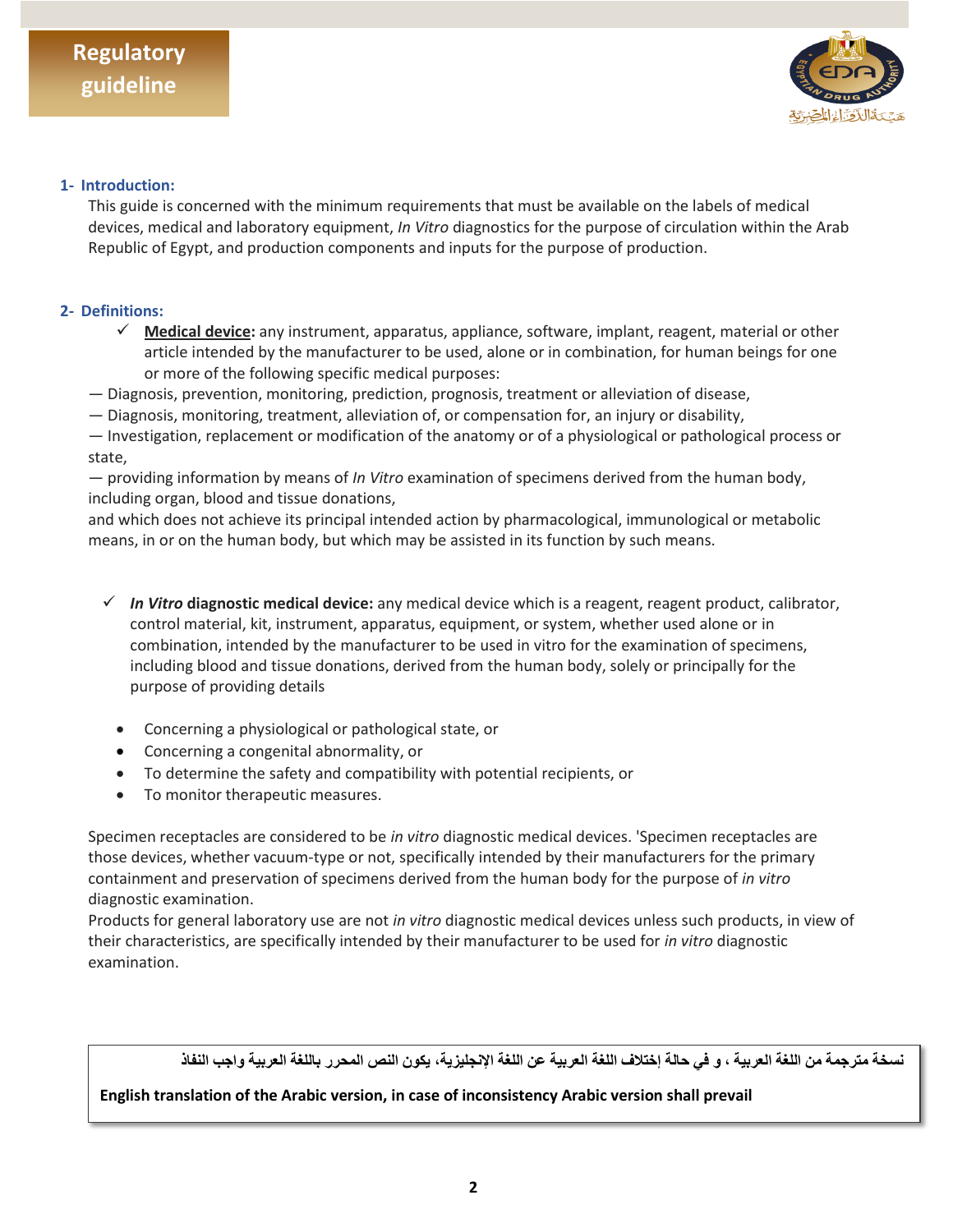

- **Imported Medical devices:** fully manufactured medical devices that are imported from abroad to be circulated within the Arab Republic of Egypt.
- **Locally manufactured medical devices:** medical devices that are manufactured in factories within the Arab Republic of Egypt.
- **Non-sterile medical devices:** medical devices that are manufactured without being sterilized and are used in their non-sterile state or require to be sterilized by the user before using them.
- **Locally manufactured laboratory and diagnostic reagents:** Laboratory and diagnostic reagents that are manufactured in factories within the Arab Republic of Egypt.
	- **Imported laboratory and diagnostic reagents:** fully manufactured laboratory and diagnostic reagents that are imported from abroad.
	- $\checkmark$  Importer: the first establishment in the supply chain within the Arab Republic of Egypt that means any establishment which imports a device from abroad to the Egyptian market.
	- **Manufacturer:** a natural or legal person who manufactures or fully refurbishes a device or has a device designed, manufactured or fully refurbished, and markets that device under its name or trademark.

## **3- Relevant regulatory guides:**

- Regulatory guideline for registering imported and local medical devices that have international quality certificates
- Guideline for variants on registered medical devices.
- Guidelines for international barcodes concerning all medical devices.

**نسخة مترجمة من اللغة العربية ، و في حالة إختالف اللغة العربية عن اللغة اإلنجليزية، يكون النص المحرر باللغة العربية واجب النفاذ**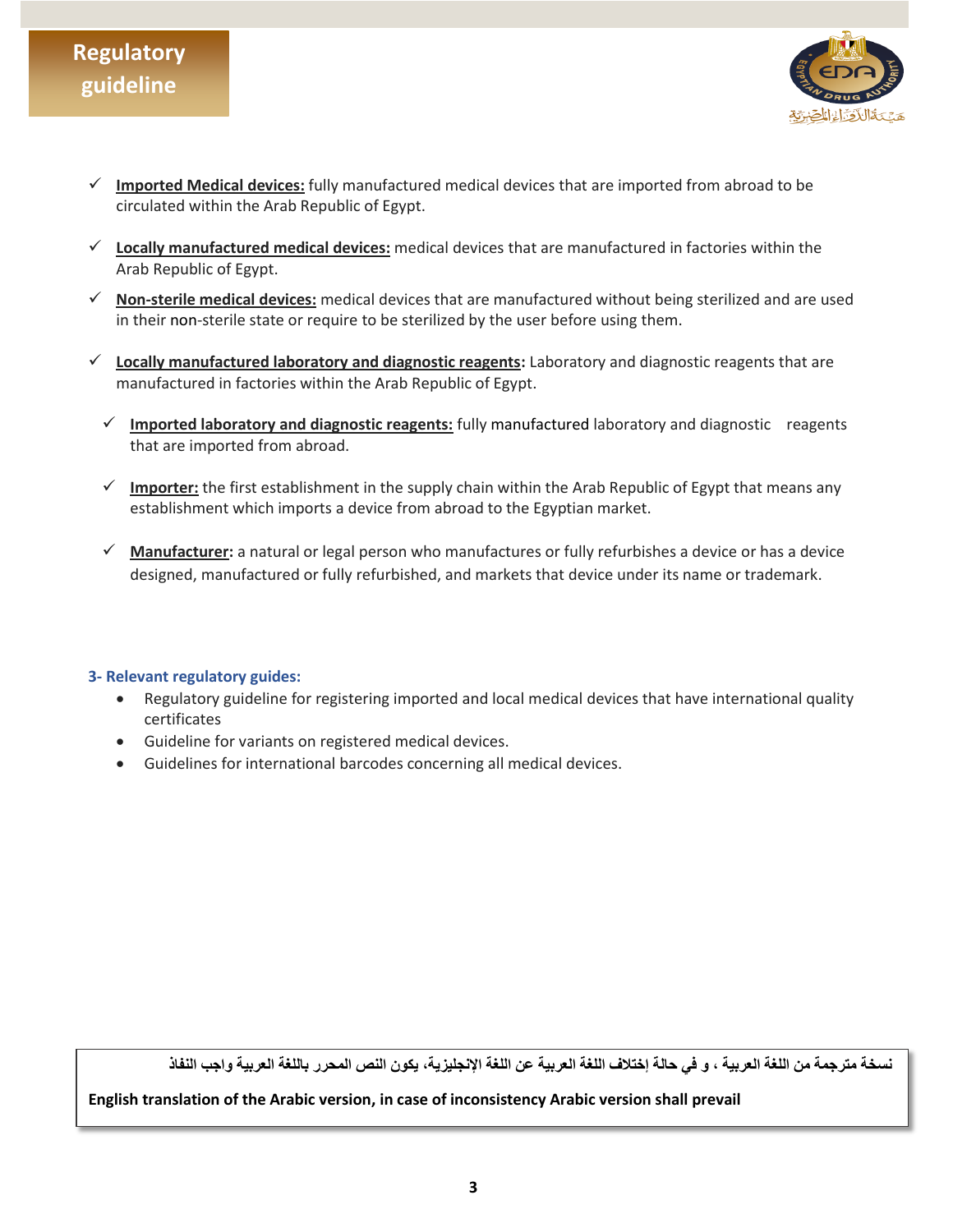

## **4- Labeling details for the medical devices, medical and laboratory equipment,** *in vitro* **diagnostics fully manufactured (Imported/Locally Manufactured):**

 The minimum data written on any medical that may be traded within the Arab Republic of Egypt shall be as follows:

| 1              | Item details                                            | -Trade name (if present)<br>-Product name.(*b,d,e,f,h)<br>-Product code or model or Ref. (*b,d,e.f.h)<br>-Batch number or serial No (if necessary) (e.g.)<br>-Any special handling precautions (if present).(b,d,e,f,g,h)<br>-Any special storage precautions (if present). (b,d,e,f,g,h)<br>-An indication of single use (In the case of single-use medical supplies)<br>- Expiry date in accepted format (if applicable) (b,d,e,f,g,h)<br>i.e., clear identification of the time limit for using the product (in month/year<br>format at least)<br>for example: expires on 12-2025<br>Or manufacturing date and shelf-life time<br>for example: manufactured on 12-2020, shelf life: 3 years<br>-UDI on the label of the device or on its packaging (when applied) |
|----------------|---------------------------------------------------------|----------------------------------------------------------------------------------------------------------------------------------------------------------------------------------------------------------------------------------------------------------------------------------------------------------------------------------------------------------------------------------------------------------------------------------------------------------------------------------------------------------------------------------------------------------------------------------------------------------------------------------------------------------------------------------------------------------------------------------------------------------------------|
| $\overline{2}$ | Factory details                                         | - Factory Name (* b,d,e,f,g,h)<br>-Factory Address (* b,d,e,f,g,h)<br>-Country of Origin. (*b)                                                                                                                                                                                                                                                                                                                                                                                                                                                                                                                                                                                                                                                                       |
| 3              | Details on sterilized<br>items only                     | The sterilization word or symbol in addition to the sterilization method must be<br>present (* b,d,e,f,g,h)<br>Note<br>It is necessary to specify the sterilization method of any device on the package, except<br>for chemical sterilization, which can be specified on the package or the insert leaflet<br>of the device.                                                                                                                                                                                                                                                                                                                                                                                                                                         |
| 4              | Details related to<br>the Egyptian<br>importer or agent | -Full name of the importing company (*b, d, f, g)<br>-Address (as recorded in the importers registry) (*b, d, f, g)                                                                                                                                                                                                                                                                                                                                                                                                                                                                                                                                                                                                                                                  |

**نسخة مترجمة من اللغة العربية ، و في حالة إختالف اللغة العربية عن اللغة اإلنجليزية، يكون النص المحرر باللغة العربية واجب النفاذ**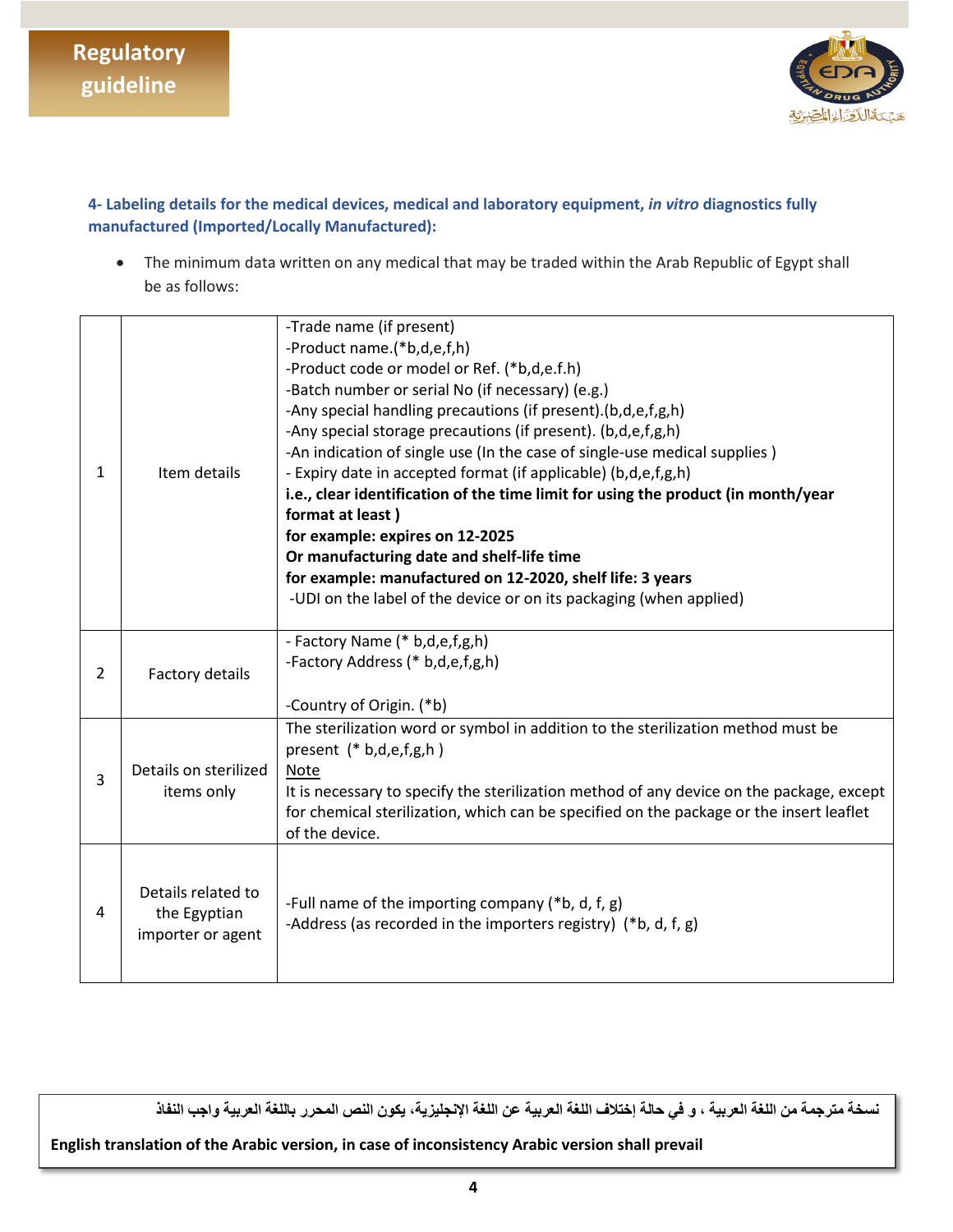

## **5- Labeling details for production components and inputs of medical devices, medical and laboratory equipment and** *in vitro* **diagnostics:**

|   | Item details            | -Trade name (if present)                                               |
|---|-------------------------|------------------------------------------------------------------------|
|   |                         | - Product name. (*b,d,e,f,g,h)                                         |
|   |                         | Product code or Ref. (if applicable) (*b, d, e, f, h).                 |
|   |                         | - batch number or lot no (if necessary) (*e, g)                        |
|   |                         | - Any special handling precautions (if present). (*b,d,e,f,g,h)        |
|   |                         | - Any special storage precautions (if present). (*b,d,e,f,g,h)         |
|   |                         | - Expiry date (at least in terms of year and month) in accepted        |
| 1 |                         | format (if applicable). $(*b, d, e, g, f)$                             |
|   |                         | i.e., clear identification of the time limit for using the product (in |
|   |                         | month/year format at least).                                           |
|   |                         | for example: expires on 12-2025                                        |
|   |                         | Or manufacturing date and shelf-life time                              |
|   |                         | for example: manufactured on 12-2020, shelf life: 3 years              |
|   |                         | - UDI on the label or on packaging (when applied)                      |
|   | Manufacturer<br>details | - legal manufacturer name (* b,d,e,f,g,h)                              |
| 2 |                         | -legal manufacturer address (* b,d,e,f,g,h)                            |
|   |                         | -Country of origin. (*b)                                               |

## **6- General Requirements**

- The data is to be written either in Arabic or English language at least so that it is easy to be read and understood by all those who deal with the product, whether they are working in the medical field or the ordinary Egyptian citizen. (\*a,b,e,g)
- Medical devices are to be imported with at least all the previous data written on them and it is not permissible to process any of the previous data within the customs office except for the country of origin or the data for the Egyptian importer only, and that is after all the required documents have been submitted and the approval to conduct the treatment has been obtained from competent authority. (\*c,f)
- These data are written (at least) on the sales unit in a clear and stable manner that is difficult to remove, erase or obliterate throughout the validity period of the medical devices. (\*b,g)
- The importing company/local manufacturer has to pledge to abide by the minimum data on all the shipments, emphasizing that he takes full technical and legal responsibility in the event of noncompliance with the data and the copy provided among the import approval documents.

**نسخة مترجمة من اللغة العربية ، و في حالة إختالف اللغة العربية عن اللغة اإلنجليزية، يكون النص المحرر باللغة العربية واجب النفاذ**